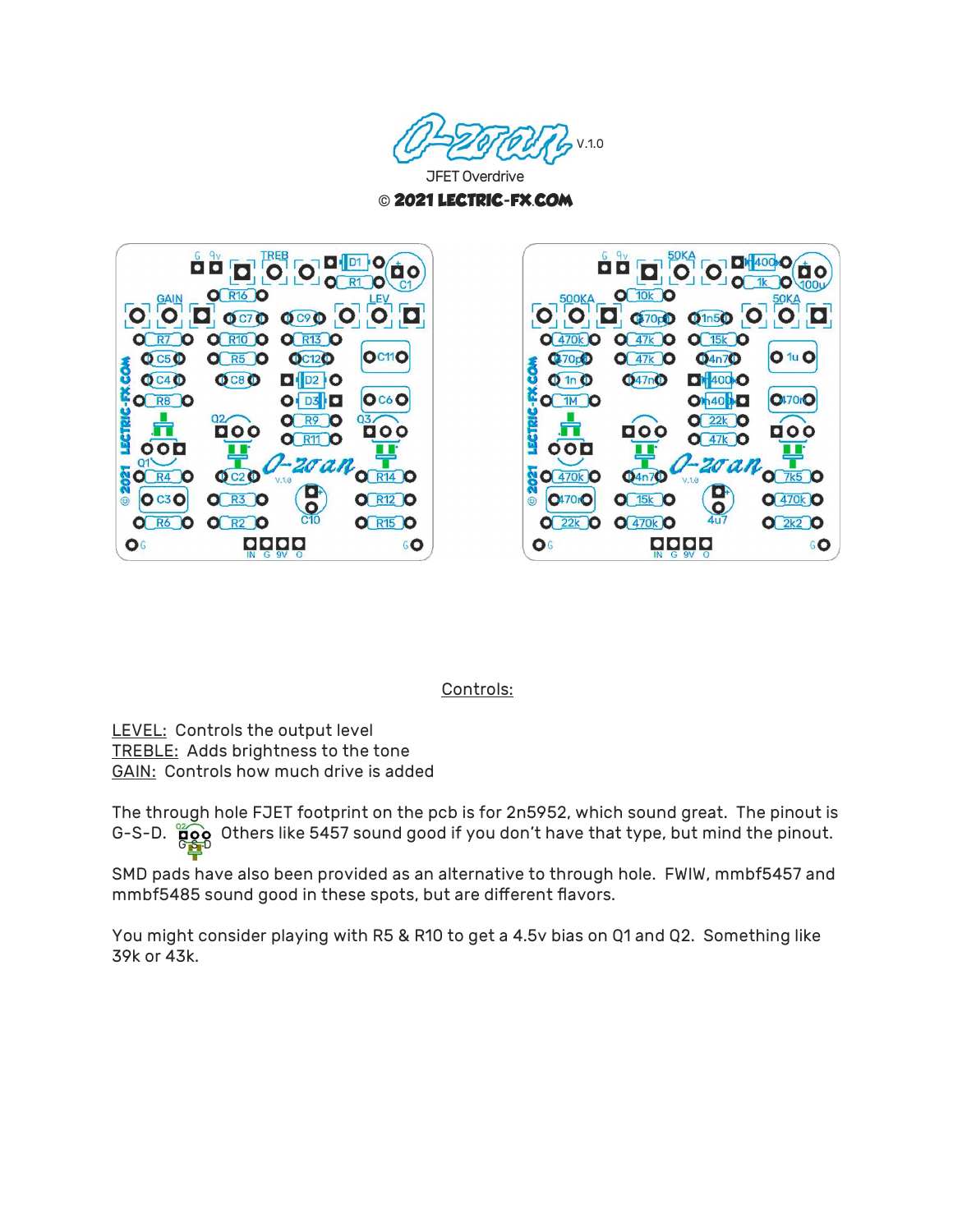## O-zoan BOM

| Resistor # | Value |
|------------|-------|
| R1         | 1k    |
| R2         | 470k  |
| R3         | 15k   |
| R4         | 470k  |
| R5         | 47k   |
| R6         | 22k   |
| R7         | 470k  |
| R8         | 1M    |
| R9         | 22k   |
| R10        | 47k   |
| R11        | 47k   |
| R12        | 470k  |
| R13        | 15k   |
| R14        | 7k5   |
| R15        | 2k2   |
| R16        | 10k   |
|            |       |

| Capacitor #     | Value            |
|-----------------|------------------|
| C <sub>1</sub>  | <b>100u</b>      |
| C <sub>2</sub>  | 4n7              |
| C3              | 470n             |
| C4              | 1n               |
| C5              | 470pf            |
| C6              | 470 <sub>n</sub> |
| C7              | 470pf            |
| C8              | 47n              |
| C9              | 1n5              |
| C <sub>10</sub> | 4u7              |
| C11             | 1u               |
| C12             | 4n7              |

| Pot Name       | Value       |
|----------------|-------------|
| TREB           | 50KA        |
| GAIN           | 500KA       |
| LEV            | 50KA        |
| Diode #        | Value       |
| D1             | 1n400x      |
| D2             | 1n400x      |
| D3             | 1n400x      |
| Part #         | Value       |
| Q1             | JFET        |
| Q <sub>2</sub> | <b>JFET</b> |
| Q3             | JFET        |



Please install an extra wire connecting pin 2 or 3 of the TREB pot to any ground point. LEV pin 1 is as easy as any other to access.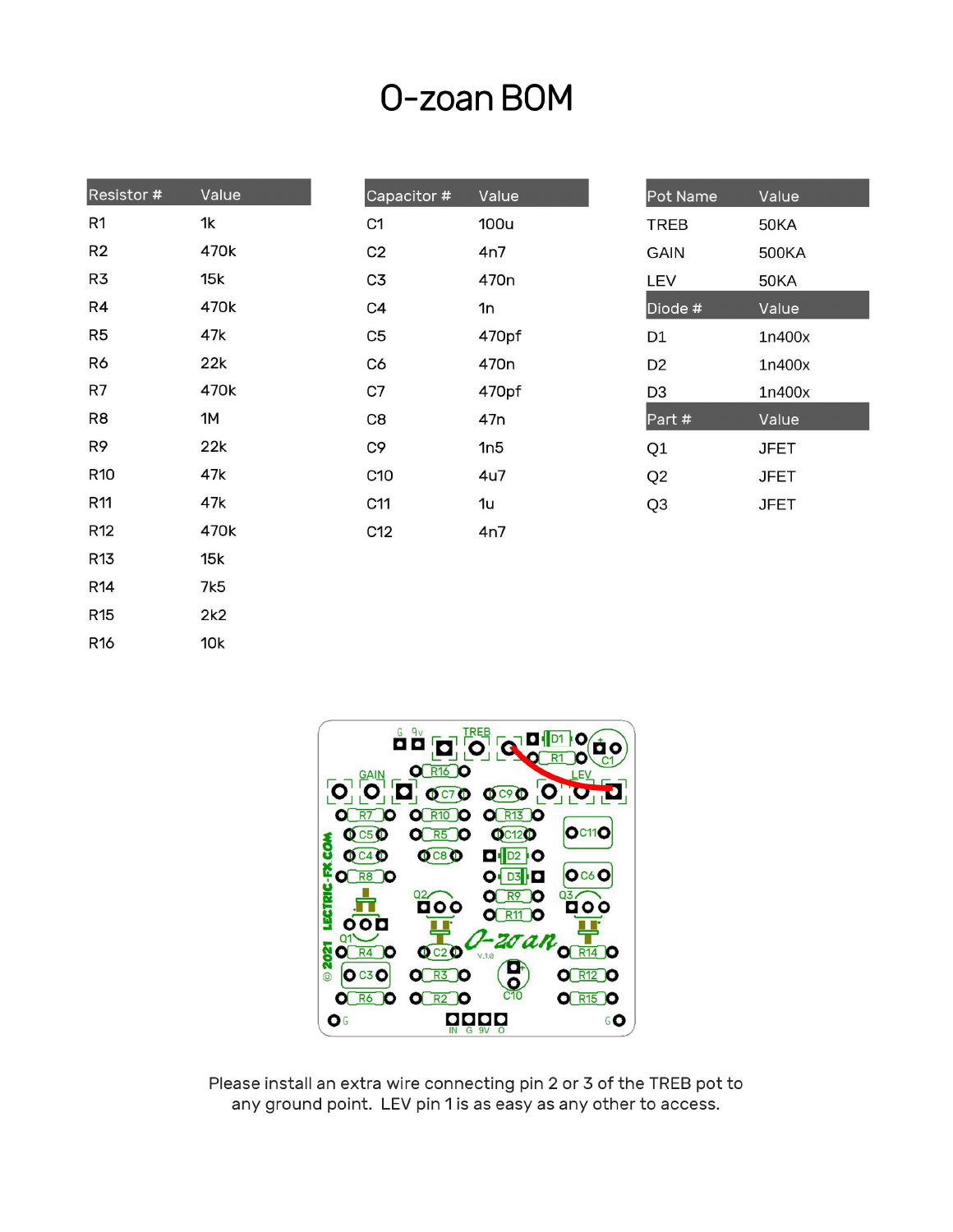